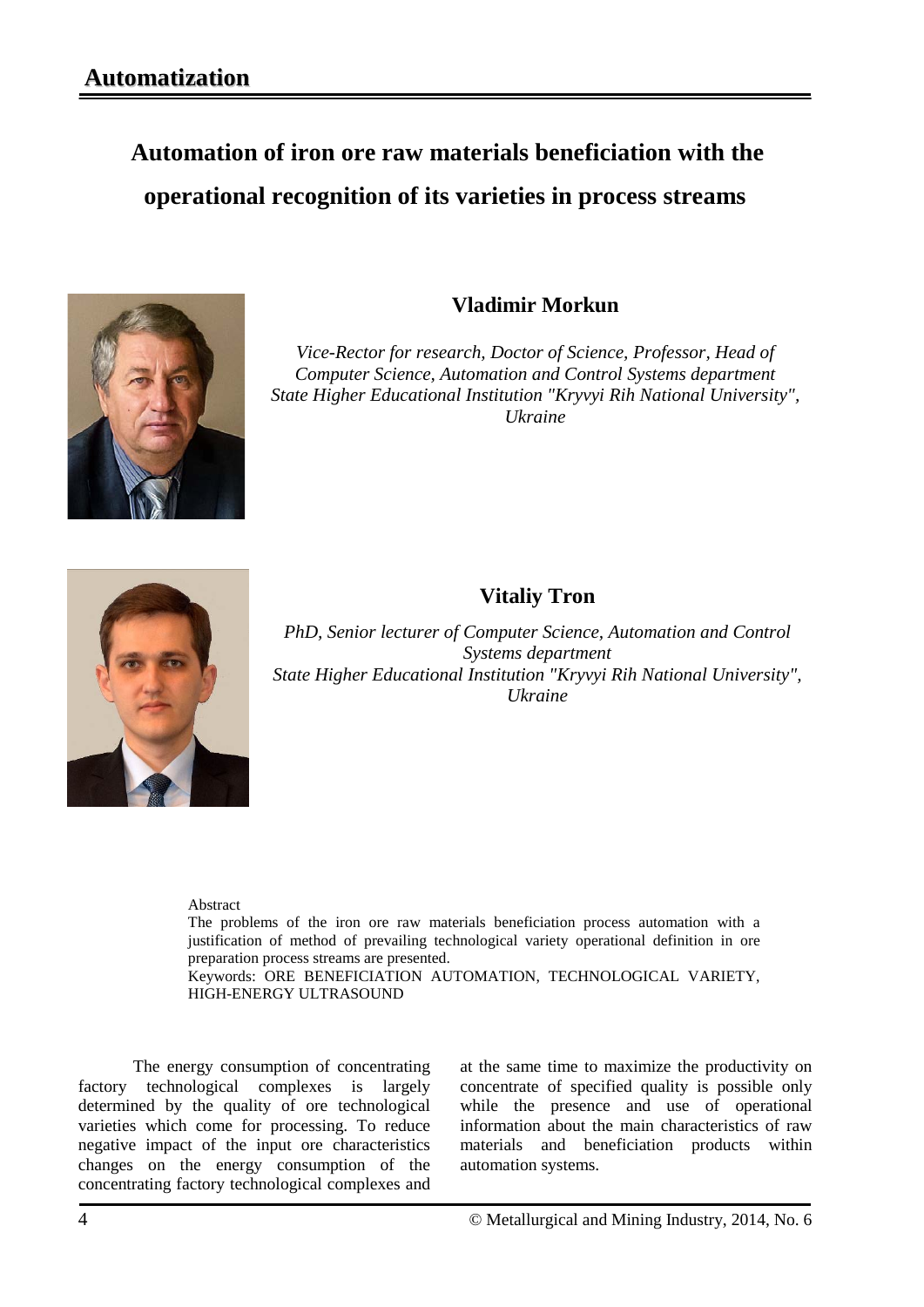The complex geological conditions of domestic mining and processing plants, which are characterized by a variety of mineral ore varieties and significant scale of mineral content in it, attach the particular importance for the stabilization problem of qualitative parameters of the ore which is coming to beneficiation input.

Along with the content of useful component in the processed ore on the efficiency of its beneficiation processes the nature of useful component mineral grains inclusions affects significantly [1-4]. The ore grinding fineness for the best disclosure of the useful component depends on the nature of the inclusions [3]: the thinner the inclusions, the thinner must be the grinding. Thus, for each ore technological variety during its grinding-classification for full useful component disclosure a certain particle size distribution should be formed and should be maintained in all process equipment operating modes [1, 4].

In this regard, the task of the ore varieties operational definition in the ore preparation process streams and use of the obtained data in the process control of automated systems to maintain optimum particle size distribution of the processed iron ore is becoming urgent

The control processes modern multi-level structure in terms of mining and processing enterprises while implementing the above principles of energyefficient control should be considered.

Typical elements of this structure are as follows. At the production control level there operate the systems of: strategic production planning, cost and quality monitoring, equipment performance, energy consumption, operational planning, production, statistical data processing and analysis, optimization of production indicators [5, 6].

At the process control level there are subsystems of the receiving hoppers optimal loading control, ore lines optimal control, iron ore characteristics operational control in the process streams. At each control interval (a work shift, a day) during the current optimization period (several days, a week) from the upper level control system into the production indicators optimization system (PIO) comes the task:  $[\beta_l \beta_h]$  — is the limiting values of iron content in the concentrate;  $[Q_1Q_1]$  —is the concentrate volume limits in the stock.

The PIO system determines the optimal processing amount of each *i*-th ore technological

\n variety \n 
$$
\overline{\psi^*} = \{\psi_{i,t}^* \mid i = 1 \dots N_r, t = 1 \dots T\}
$$
\n on the basis of information about the technological process parameters provided by the systems listed above, and set intervals of concentrate quantity and quality. Thus, it is possible to determine the optimal mass fraction of each *i*-th variety for each *t*-th technological control interval.\n

$$
\xi_i^*(t) = \psi_i^*(t) / \sum_{j=1}^{N_r} \psi_j^*(t), \quad i = 1, ..., N_r, \ t = 1, ..., T;
$$
\n(1)

where  $\xi_i^*(t)$  — is the optimal mass fraction of *i*-th technological variety in ore for *t*-th control interval;  $\psi_i^*(t)$  — is the optimal weight of each technological variety for *t*-th v;  $N_r$  — is the number of technological varieties;  $T$  — the number of intervals in the control period.

Provision of the optimal weight ratio of technological varieties in the ore, which is coming into the technological lines of the ore-dressing factory within each optimization interval, is complicated by the presence of technological, organizational and random disturbances, which can lead to undesirable deviations of the ore stream characteristics from the setpoints.

The stabilization of iron ore raw materials characteristics is advisable to carry out in the receiving hoppers loading control process of the ore-dressing factory production lines.

Under the energy efficiency terms of iron ore processing control while loading of the oredressing factory receiving hoppers in the each control cycle it is necessary to provide the lowest average deviation of all ore technological varieties mass fraction in each *i*-th hopper [5]

$$
J_{\xi}^{(K3B)}(p,k) = \max_{i=1-N} \left\{ \frac{1}{N_r} \sum_{j=1}^{N_r} \left( \frac{\left| \xi_{i,j}(p,k) - \xi_{i,j}^* \right|}{\xi_{i,j}^*} \right) \right\} \to \min, \quad k = 1,\dots,K,
$$

(2) where  $p$  — is the number of hopper for loading selected on the  $k$ -th control cycle;  $N -$  is the number of hoppers:  $\xi_{i,j}$ ,  $\xi_{i,j}^*$  — is the current and optimal specific gravity of the *j*-th ore technological variety in the the *i*-th hopper respectively;  $K -$  is the number of cycles in the control interval.

In addition to the criterion (2), in the loading process control automation of the beneficiation line receiving hoppers it is necessary to consider claims arising from the technological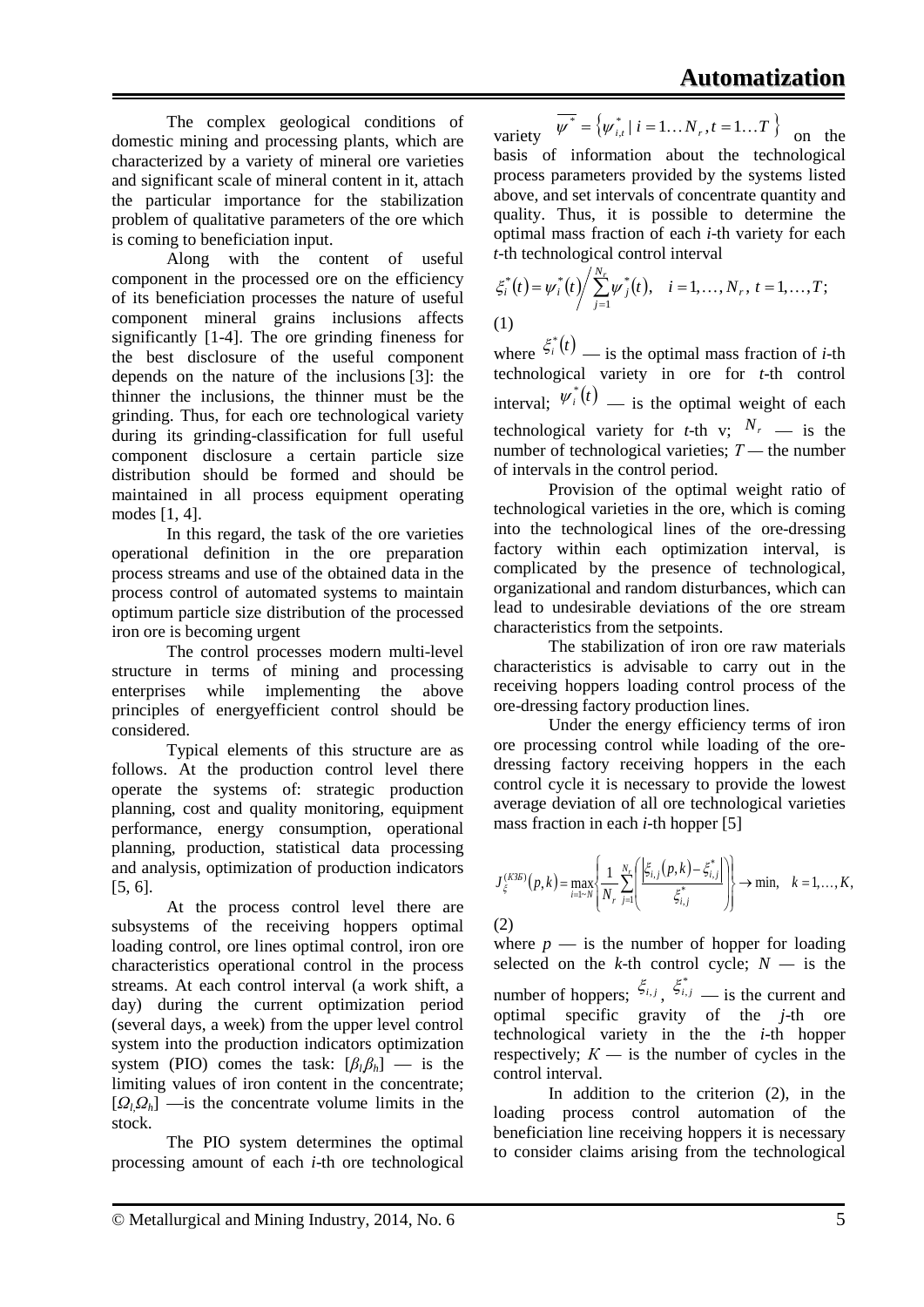features of the loading process and aims, which are discussed in detail in [5, 7].

Along with information about the characteristics of the ore, which is incoming from the receiving hoppers for the control formation of the ore-dressing plant technological units section, it is also necessary the operational information about the processed materials characteristics at the different stages: the mineral content in the pulp solid phase, the particle content of the particulate material size control.

The methods for iron ore raw materials characteristics operational control at various stages of its processing using modern methods are well studied in [8-20]. It is advisable further to explore the possibility of using such methods in the problems solution for obtaining timely information about the characteristics of the processed materials at various stages of beneficiation.

## **References**

- 1. Morkun V. S., Potapov V. N., Morkun N. V., Podgorodetskiy N. S. *Ultrazvukovoy control kharakteristik izmelchennykh materialov i adaptivnoye upravleniye protsessami izmelcheniya-klassifikatsii rud na yego baze.* [Ultrasonic control of crashed materials characteristics during computer process control of beneficiating production]. Krivoy Rog, 1998.
- 2. Kozin V. Issledovaniye rud na obogatimost [Investigation of ores for dressability]. Ekaterinburg, UGGU, 2008.
- 3. Mladetskiy I., Kolesnik M. (2007). *Sootnosheniya mezhdu krupnost'yu vkrapleniya tsennogo komponenta i neobkhodimoy krupnost'yu pomola rudy* [Balance between speckles size of valuable component and necessary grinding coarseness of the ore]. Scientific works of DonNTU, mining electrical engineering No15 (131), p.104-108.
- 4. Sokolova V. *Zakonomirnosti rozkrittya gematitovikh kvartsitiv Krivbasu ta pidvishchennya selektivnosti ikh flotatsiynogo zbagachennya [Peculiarities of discovery of hematite quartzrock of Kryvyi Rih basin and selectivity improvingof their flotation concentration]*. PhD diss., Krivoy Rog, 2003
- 5. Tron V. Power efficient automatized control of ore-dressing process using thermographic recognition of ore's types. PhD diss., Krivoy Rog, 2003
- 6. Xiaoling Huang, Yangang Chu, Yi Hu, Tianyou Chai. Production Process

Management System for Production Indices Optimization of Mineral Processing. IFAC. Research Center of Automation, Northeastern University, Shenyang, P.R.China 110004. 2005.

- 7. Konstantinov G. *Razrabotka sistemy upravleniya kachestvom zhelezorudnogo syr'ya pri pererabotke* [Development of quality management system in the processing of iron ore]. PhD diss., Krivoy Rog, 2000, 180 p.
- 8. Kupіn A. *Uzgodzhene іntelektualne keruvannya stadіyami tehnologіchnogo processes zbagachennya magnetite kvartsitіv in minds neviznachenostі.* [Coordinated intelligent management of technological process stages of magnetite quartzrock refinement in conditions of uncertanty] ScD diss., Krivoy Rog, 2009, 463 p.
- 9. Porkuian O. *Keruvannya neliniynimi dinamichnimi obektami zbagachuvalnikh virobnitstv na osnovi gibridnikh modeley Gamershteyna* [Control of nonlinear dynamic objects of concentrating productions on the base of Gamershteyn's hybrid models]. ScD diss., Krivoy Rog, 2009
- 9. Byzov V., Azaryan A. (2000). Quality control of mineral raw materials. *Proceedings, Kachestvo mineralnogo syrya,* p. 8-22.
- 10. Morkun V. S., Morkun N. V., Pikilnyak A.V. (2014) Simulation of high-energy ultrasound propagation in heterogeneous<br>medium using k-space method, medium using k-space method, *Metallurgical and Mining Industry*, No3, p.p. 23-27.
- 11. Morkun V. S., Morkun N. V, Pikilnyak A.V. (2014). Iron ore flotation process control and optimization using high-energy ultrasound, *Metallurgical and Mining Industry*, No2. p.p. 36-42.
- 12. Goncharov S. Simulation and optimization of separation processes of mineral processing on basis of the dynamic effects of high-energy ultrasound, PhD diss., Krivoy Rog, 2014
- 13. Vorobyev V. Vorobyev V. (2000). Primeneniye gamma-gamma metoda dlya ekspress-oprobovaniya rud [Application of gamma-gamma method for express ore sampling]. *Proceedings, Kachestvo mineral'nogo syr'ya*, p. 44-47.